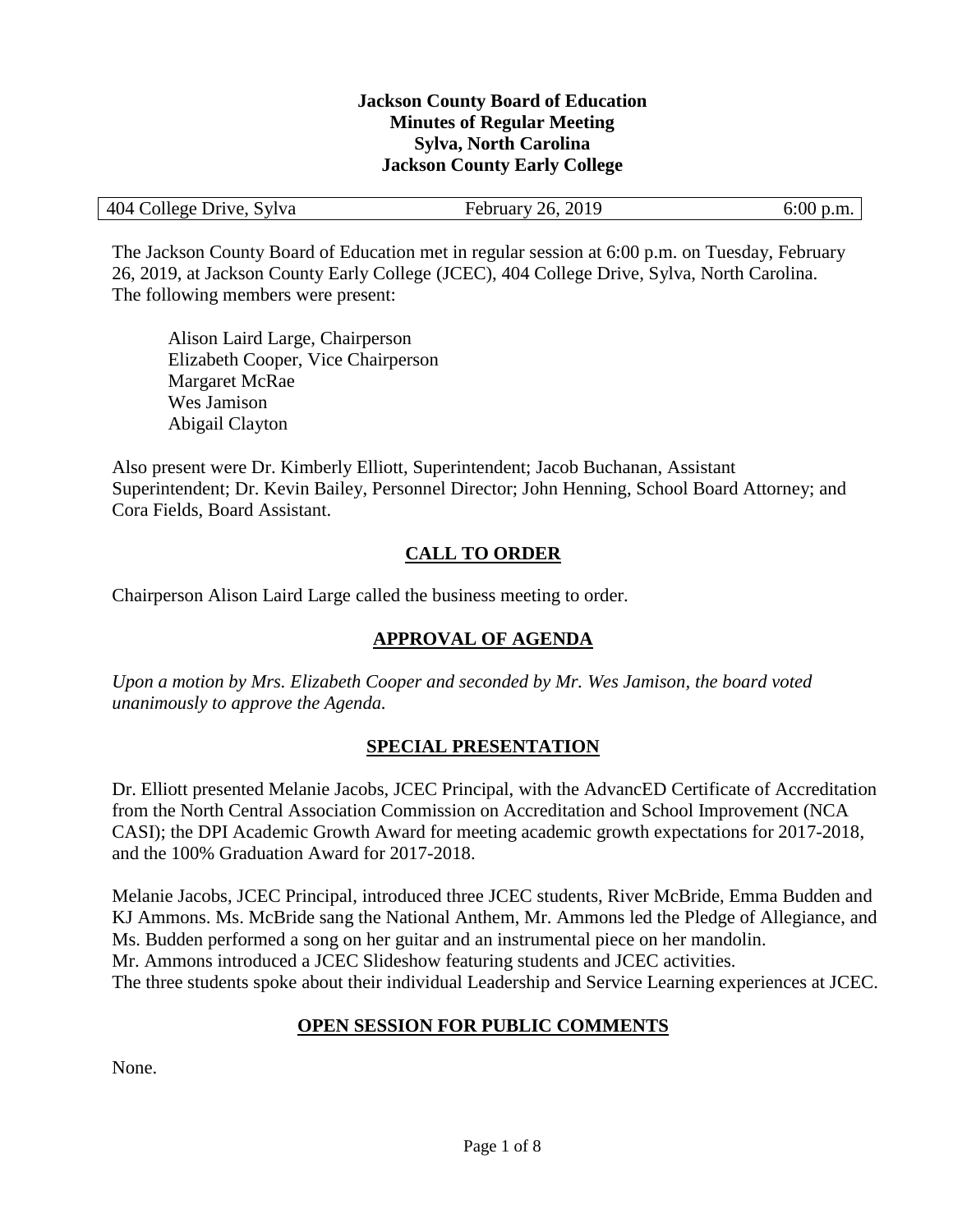#### **CONSENT ACTION AGENDA**

**Action:** *Upon a motion by Mrs. Elizabeth Cooper and seconded by Mrs. Abigail Clayton, the board unanimously approved the consent action agenda:*

A. Open Session Minutes of Regular Meeting of January 31, 2019.

## **INFORMATION AGENDA**

- A. **Agenda Item**: Superintendent's Report **Presenter:** Dr. Kimberly Elliott, Superintendent
- Dr. Elliott reported on the following:
- 1. Dr. Elliott thanked JCEC for hosting the board meeting, and the excellent presentations and hospitality. She informed the board that the JCEC students and staff are very intentionally engaged in service learning and have completed many projects in our community. Dr. Elliott commended Melanie Jacobs for her work alongside David Proffitt for marketing and communications for JCEC, and stated that many hours have gone into an impressive communications, student recruitment, and marketing plan for JCEC.
- 2. Dr. Elliott presented the JCPS Safety Plan to the Jackson County Interagency Council on February 13, 2019 and stated that she appreciates our stakeholder's positive comments about our District Safety Plan.
- 3. On February 15, 2019, Dr. Elliott hosted the inaugural Region A Superintendent's Literacy Council. This council has been a dream of hers for several years. She stated that just as a principal is the instructional leader for their school- a superintendent is the instruction leader for the district. Regional A Partnership for Children assisted her in the implementation of this goal. The Region A Superintendent's hope to meet on a quarterly basis to discuss literacy, best practices and community resource engagement.
- 4. Last month Dr. Elliott reported that Angie Dills and Dr. Beverly Payne had been accepted to present at the Connecting Communities of Education Stakeholders State Conference. She stated that she is pleased to report that Kelly Doppke and Adam Holt have been selected to present their work on "Building Data Evaluation Systems" at this state conference March 18<sup>th</sup> and 19<sup>th</sup>.
- 5. On January 24<sup>th</sup> Dr. Elliott received most excellent news regarding the JCPS Exceptional Children's Department. DPI reports 100% compliance in meeting all requirements in the data/performance review. She congratulated Director Kelly Doppke and her team.
- 6. Dr. Elliott said she is pleased to report that JCPS has been collaborating with School Efficiency Consultants (SEC) in the months of December, January and February. SEC has found substantial funding efficiencies that will assist JCPS in the future. The report does not include any reduction of personnel.
- B. **Agenda Item**: Efficiency Study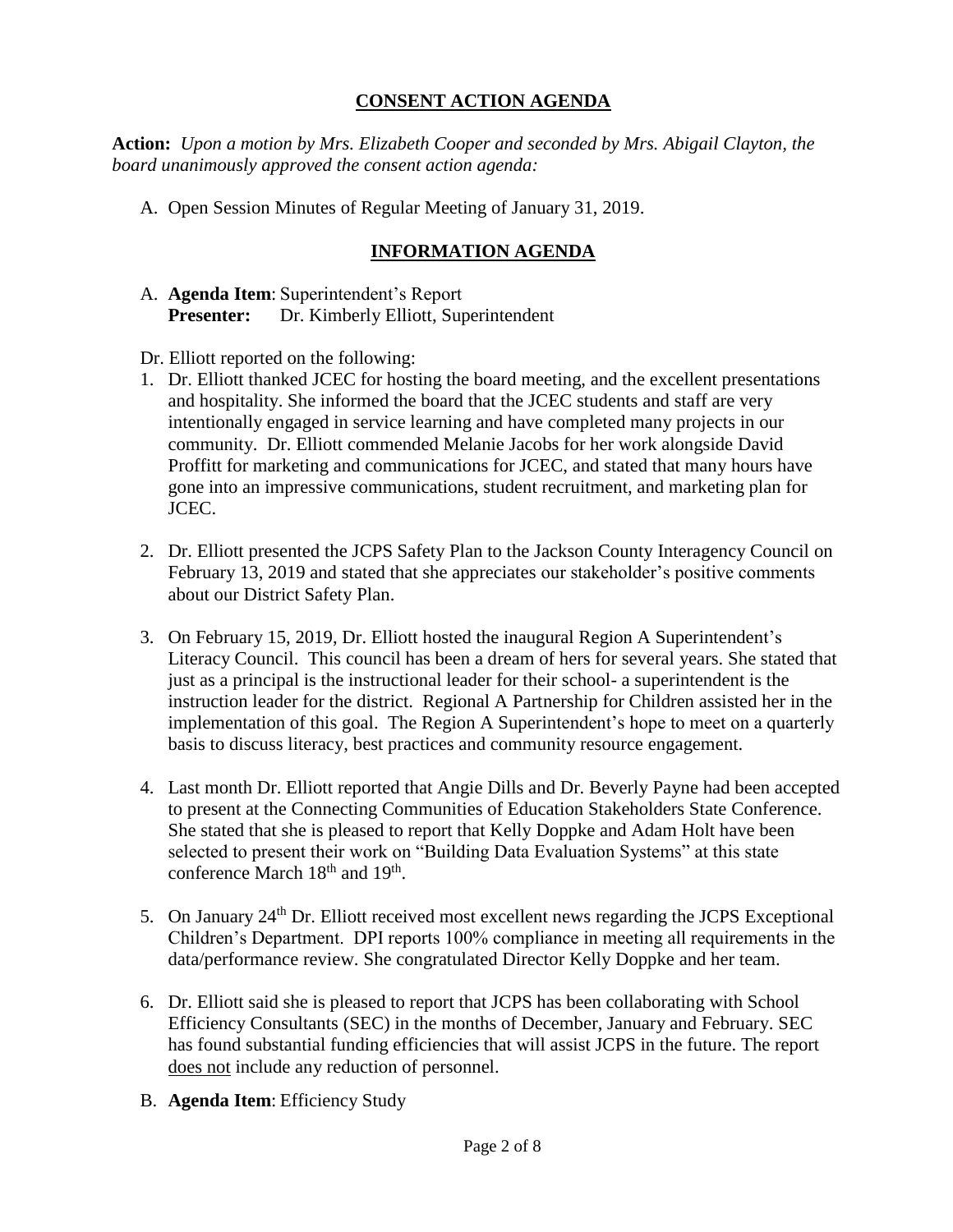**Presenter:** Dr. Kimberly Elliott, Superintendent and School Efficiency Consultants

Mr. Hank Hurd presented the preliminary finding of the school efficiency study that has been underway since December. The study was undertaken to provide JCPS with a Financial Wellness Review related directly to the district. The review and analysis included:

- Review of multi-year audit reports of the district
- A multi-year analysis of the district's fund balance
- Review of effectiveness of human resource staffing and allocation formulas
- Review of overall resource management of Federal, State and Local funds
- An outcome document with suggestions for cost savings will follow

#### C. **Agenda Item**: CDW-G Computer Purchase Quote KKTXD984 **Presenter:** Jeremiah Jackson, Associate Chief Technology Officer

Mr. Jackson presented the CDW-G Quote KKTXD984 for the purchase of computers. Due to the time sensitive nature of the purchase, board members were polled prior to the board meeting, and per consensus, agreed to approve the purchase. Board Attorney John Henning asked for the approval of this purchase during the Action Agenda (Please see Action Agenda F).

D. **Agenda Item**: Declared Surplus **Presenter:** Jacob Buchanan, Assistant Superintendent

Mr. Buchanan informed the board that the following items are being declared as surplus and will be listed on Govdeals.com for sale:

- 1) 8053 2002 Ford F-150
- 2) 7017 2000 GMC 2500
- 3) 8004 2003 Ford Crown Victoria
- 4) 8001 2004 Ford Crown Victoria
- 5) 8033 2000 GMC Thomas Activity Bus

#### E. **Agenda Item**: Unaudited Financial Summary **Presenter:** Kristie Walker, Interim Co-Finance Officer

Ms. Walker presented the Unaudited Financial Summary as of February 26, 2019.

## **ACTION AGENDA**

A. **Agenda Item:**Budget Amendments **Presenter:** Kristie Walker, Interim Co-Finance Officer

Ms. Walker asked for approval of budget amendments and transfers for the State Public School Fund, Federal Grants Fund, Capital Outlay Fund, and Other Specific Revenue Fund.

**Action**: *Upon a motion by Mrs. Elizabeth Cooper and seconded by Mrs. Margaret McRae, the board voted unanimously to approve the budget amendments and transfers to the State Public School Fund, Federal Grant Fund, Capital Outlay Fund, and Other Specific Revenue Fund.*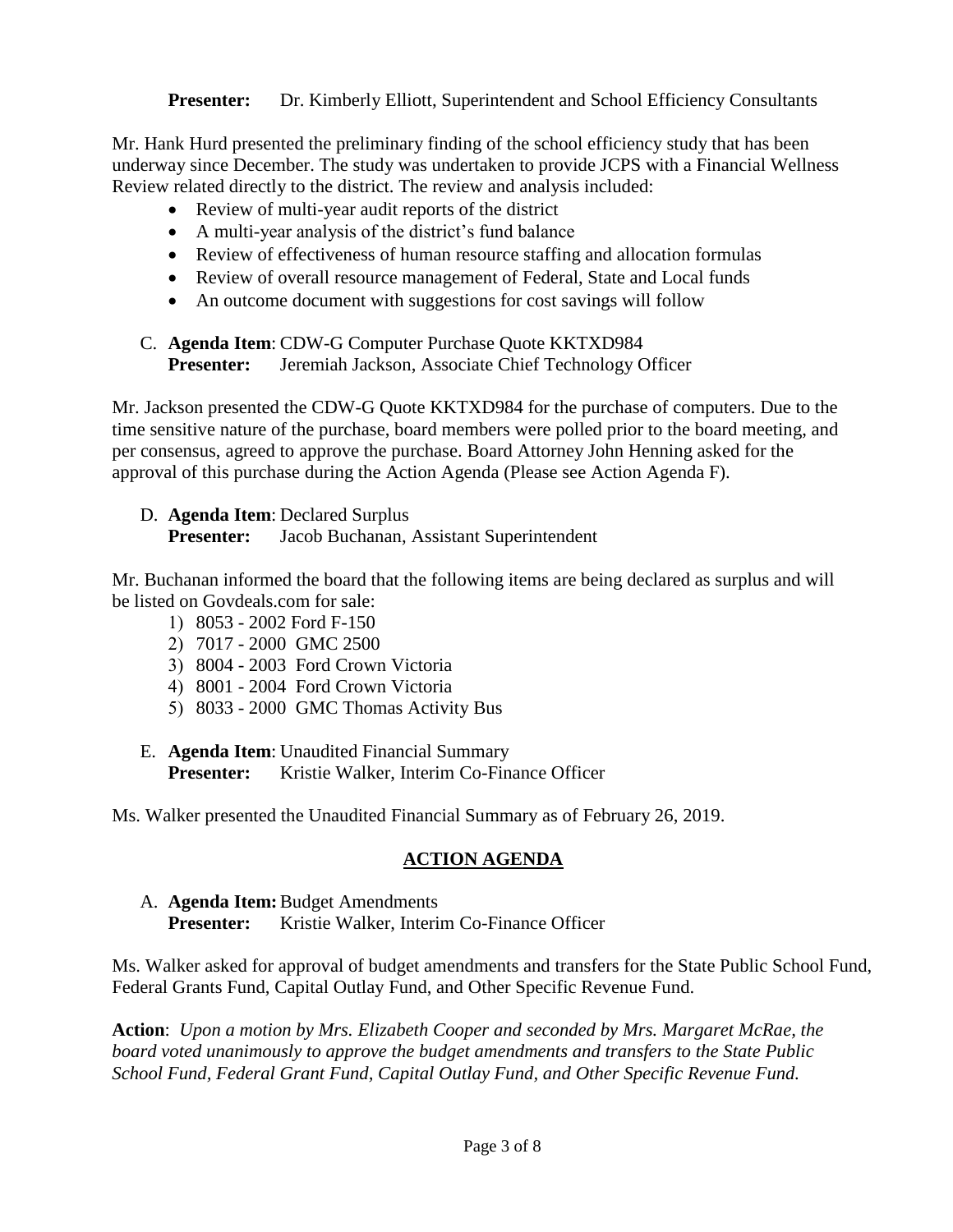B. **Agenda Item:** 2020-2021 Calendar Weather Waiver Approval **Presenter:** Dr. Kevin Bailey, Personnel Director

Dr. Bailey presented the 2020-2021 Calendar Weather Waiver request and asked for board approval.

**Action**: *Upon a motion by Mrs. Elizabeth Cooper and seconded by Mr. Wes Jamison, the board voted unanimously to approve the 2020-2021 Calendar Weather Waiver request.*

C. **Agenda Item:** School Calendar Approval for 2019-2020 **Presenter:** Dr. Kevin Bailey, Personnel Director

Dr. Bailey presented the 2019-2020 school calendars for Smoky Mountain District and Blue Ridge District and asked for board approval.

**Action**: *Upon a motion by Mrs. Elizabeth Cooper and seconded by Mrs. Abigail Clayton, the board voted unanimously to approve the 2019-2020 Smoky Mountain District and Blue Ridge District school calendars.*

D. **Agenda Item:** Summer Academic Program Plan request for approval **Presenter:** Adam Holt, Director of Testing and Accountability

Mr. Holt presented the Summer Academic Program Plan for 2018-2019 and requested board approval.

**Action**: *Upon a motion by Mrs. Elizabeth Cooper and seconded by Mrs. Margaret McRae, the board voted unanimously to approve the 2018-2019 Summer Academic Program.*

E. **Agenda Item:** Approval for E-Rate application **Presenter:** Jeremiah Jackson, Associate Chief Technology Officer

Mr. Jackson presented the board with the Letters of Intent to apply for the Federal E-Rate funding and asked for board approval.

**Action**: *Upon a motion by Mrs. Elizabeth Cooper and seconded by Mr. Wes Jamison, the board voted unanimously to approve the submission of the Letters of Intent to apply for the Federal E-Rate funding.*

F. **Agenda Item:** Approval for CDW-G Purchase – Item C. on the Information Agenda **Presenter:** Jeremiah Jackson, Associate Chief Technology Officer

Mr. Jackson presented the board with Quote KKTXD984 and asked for board approval.

**Action**: *Upon a motion by Mrs. Elizabeth Cooper and seconded by Mr. Abigail Clayton, the board voted unanimously to approve the CDW-G Quote KKTXD984 computer purchase.*

G. **Agenda Item:**Resolution for Sustainability for Walk to School Programs in Jackson County **Presenter:** Jacob Buchanan, Assistant Superintendent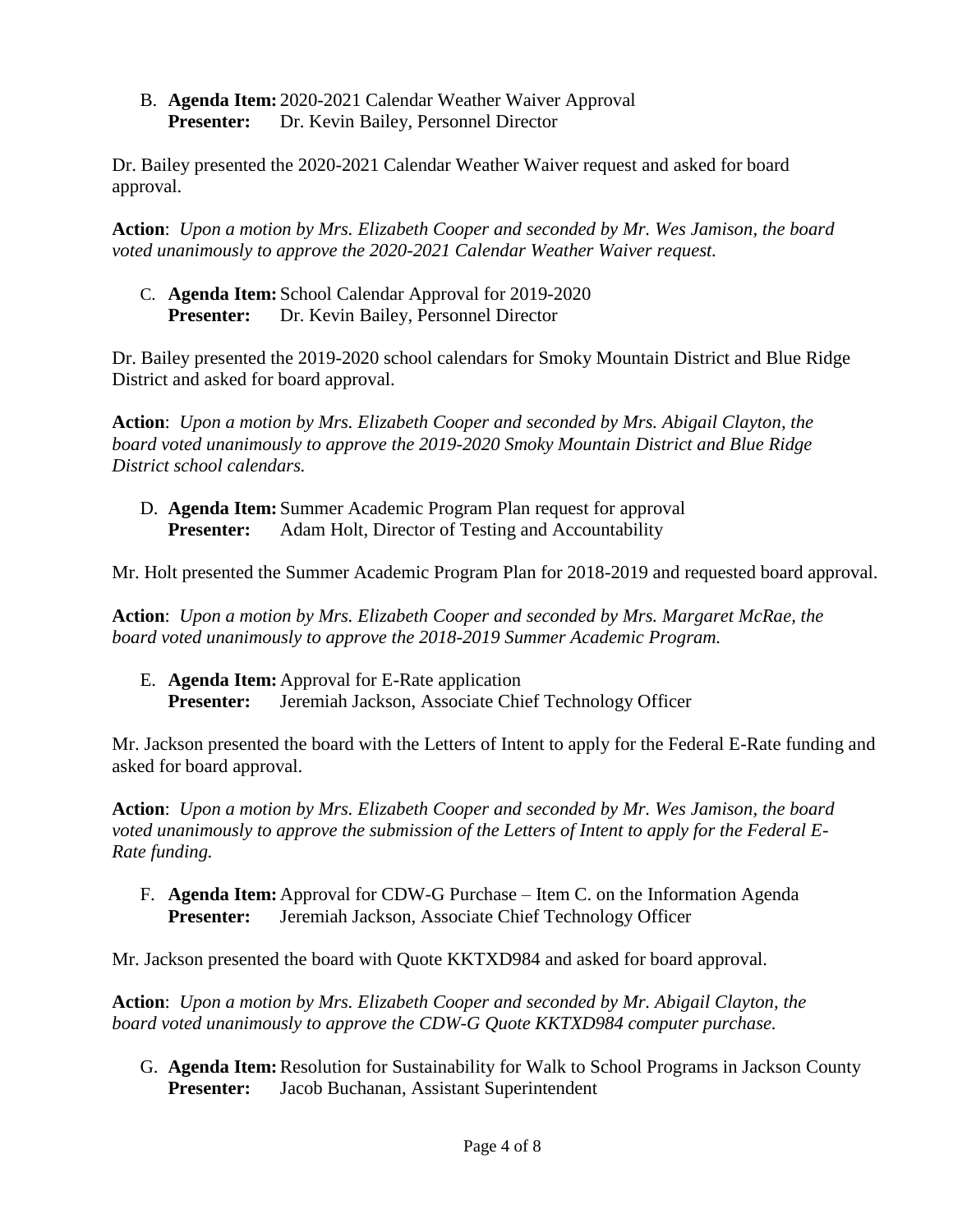Mr. Buchanan presented the board with a Resolution for Sustainability for Walk to School Programs in Jackson County and asked for board approval.

**Action**: *Upon a motion by Mrs. Elizabeth Cooper and seconded by Mrs. Margaret McRae, the board voted unanimously to approve the Resolution for Sustainability for Walk to School Programs in Jackson County.*

H. **Agenda Item:** Audit Services Contract Approval – Anderson, Smith & Wike, PLLC **Presenter:** Mrs. Kristie Walker, Interim Co-Finance Officer

Mrs. Walker presented the Anderson, Smith & Wike, PLLC audit services bid proposal and contract for 2019-2020. She said there are no changes in scope of work or costs and asked for board approval.

**Action**: *Upon a motion by Mrs. Elizabeth Cooper and seconded by Mr. Wes Jamison, the board voted unanimously to approve the Anderson, Smith & Wike, PLLC Audit Services Contract for 2019-2020.*

I. **Agenda Item**: Resolution Supporting Local Control of School Calendars **Presenter:** Dr. Kimberly Elliott, Superintendent

Dr. Elliott presented the Resolution Supporting Local Control of School Calendars and asked for board approval.

**Action**: *Upon a motion by Mrs. Elizabeth Cooper and seconded by Mrs. Abigail Clayton, the board voted unanimously to approve the Resolution Supporting Local Control of School Calendars.*

J. **Agenda Item:** Field Trips

**Presenter:** Dr. Kimberly Elliott, Superintendent

- a. Blue Ridge Early College, Grade 12 Historic Banning Mills, Whitesburg, GA, 05-02- 19 to 05-05-19, TT 5477.
- b. Blue Ridge School, Grade 5 Bad Creek Hydro, Salem, SC, 04-24-19, TT 5531
- c. Blue Ridge School, Grade 5 Walhalla Fish Hatchery, Walhalla, SC, 03-22-19, TT 5530
- d. Fairview Elementary School, Grade 5 Dollywood, Sevierville, TN, 05-10-19, TT 5476.
- e. Fairview Elementary School, Grade 5 Knoxville Zoo, Knoxville, TN, 03-22-19, TT 5420.
- f. Fairview Elementary School, Grade 8 Wright Brothers Memorial, Kill Devil Hills, NC, 04-30-19 to 05-03-19, TT 5491.
- g. Smoky Mountain High School, Grades 9-12 Atlanta Dragway, Atlanta, GA, 05-03-19, TT 5468.

Dr. Elliott presented the above listed field trips and asked for board approval.

**Action**: *Upon a motion by Mrs. Elizabeth Cooper and seconded by Mrs. Margaret McRae, the board voted unanimously to approve the above listed field trips.*

K. **Agenda Item:** Policy Updates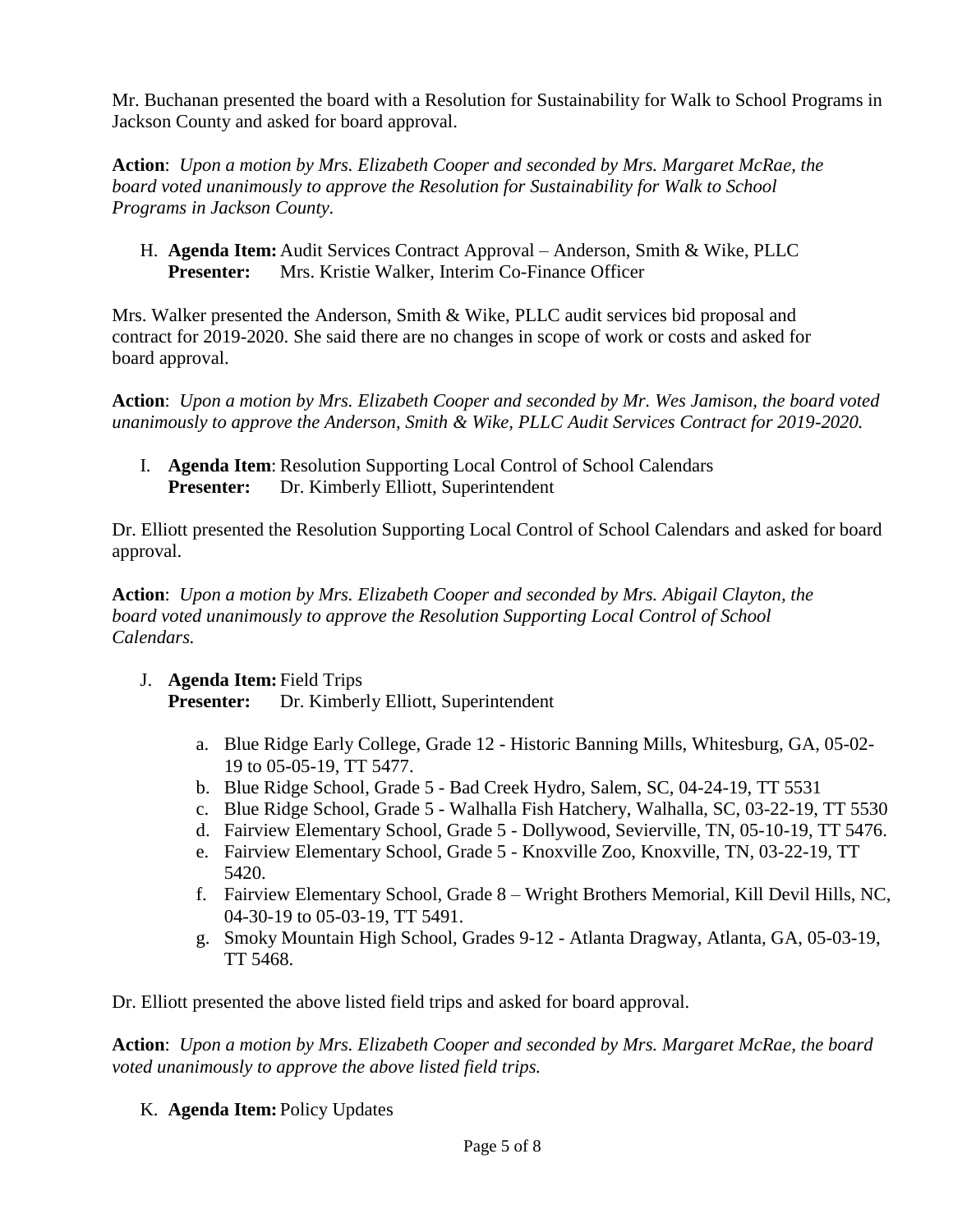**Presenter:** Dr. Kimberly Elliott, Superintendent Policy Updates: Rescind: 1. Licensure (7130-R)

Dr. Elliott presented the proposed rescission of the above listed policy due to outdated information from ESSA and No Child Left Behind and asked for board approval.

**Action**: *Upon a motion by Mrs. Elizabeth Cooper and seconded by Mr. Wes Jamison, the board voted unanimously to approve the rescission of the policy listed above.*

### **CLOSED SESSION**

*The board unanimously approved a motion by Mrs. Elizabeth Cooper and seconded by Mrs. Abigail Clayton, to enter into closed session pursuant to G.S. 143.318.11 for the following purposes: under subsection; (a) (1) to prevent the disclosure of privileged or confidential personnel information pursuant to G.S. 115C-319-32 and (a) (3) to discuss matters protected by attorney-client privilege.* 

*Upon a motion by Mrs. Elizabeth Cooper and seconded by Mrs. Margaret McRae, the board voted unanimously to return to open session.*

#### **OPEN SESSION**

# **PERSONNEL ACTION AGENDA**

**Action:** *Upon a motion made by Mrs. Elizabeth Cooper and seconded by Mrs. Abigail Clayton, the board voted unanimously to approve the personnel agenda as recommended by Dr. Elliott. The board unanimously approved the following recommendations:*

#### **Employee Recommendations:**

- 1. Buchanan, Amy Custodian/Bus Driver, Fairview Elementary School
- 2. Button, Lindsay Student Driver, School of Alternatives
- 3. Capps, Zebulun Activity Bus Driver, Smoky Mountain High School
- 4. Coleman, Lilly AM Bus Monitor, School of Alternatives
- 5. Greenwood, Jane Custodian and Bus Driver, Fairview Elementary School
- 6. Henderson, Noah Substitute Bus Driver, Smoky Mountain High School
- 7. Laney, Darryl School Nutrition Assistant, Cullowhee Valley Elementary School
- 8. Moore, Misty Substitute Bus Monitor, School of Alternatives
- 9. Parsons, Stephen Activity Bus Driver, Smoky Mountain High School
- 10. Peterson, Sophia Part Time Tutor, School of Alternatives
- 11. Ward, Beverly PM Bus Monitor, School of Alternatives

#### **Employee Resignations:**

- 1. Gaddis, Leigh Bus Monitor, School of Alternatives
- 2. Gentry, Cynthia Bus Driver/Office Support, Jackson County Early College and Smoky Mountain High School
- 3. Madison, Jordan Teacher, Blue Ridge School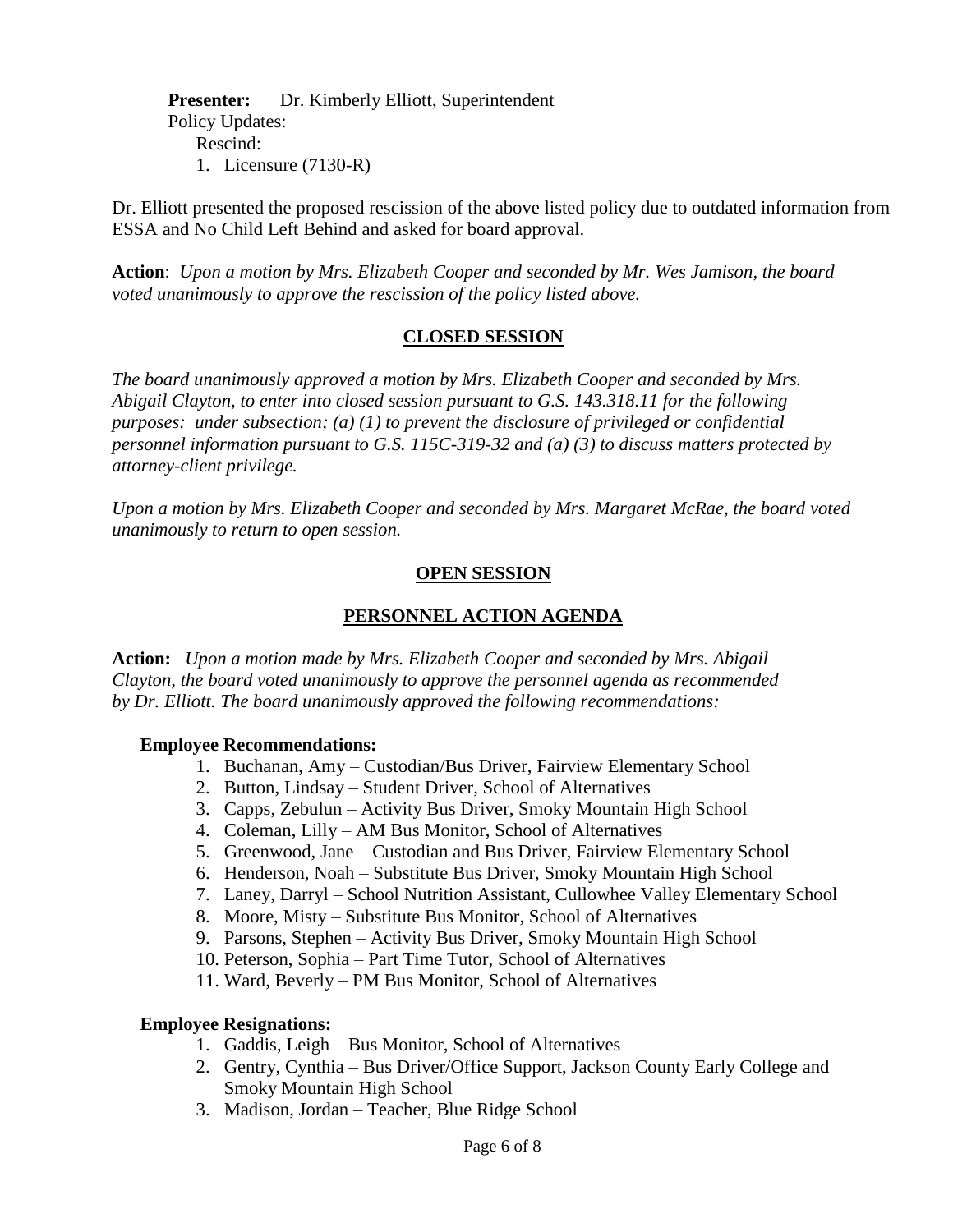- 4. Pendry, Heather School Nutrition Assistant, Fairview Elementary School
- 5. Rigdon, Danny Bus Driver, Smoky Mountain High School
- 6. Ward, Beverly Bus Monitor, School of Alternatives
- 7. Williamson, Chuck EC Teacher Assistant, Smoky Mountain High School

#### **Employee Retirements:**

1. Hooper, Mark – Transportation Director, Bus Garage

#### **Special Requests: Leave of Absence:**

1. Stephens, Chelsea – Teacher, Scotts Creek Elementary School

### **Staff, Non-Staff and Returning Coach Recommendations:**

- 1. Cauley, Jeremy Assistant Athletic Director Spring, Smoky Mountain High School – Returning Staff
- 2. Flippin, Troy Assistant Coach Baseball, Fairview Elementary School New Non-Staff
- 3. Mull, Joey Assistant Coach Girl's Softball, Scotts Creek Elementary School New Non-Staff
- 4. Provost, Michelle Head Coach District Middle School Track, Smoky Mountain High School – Returning Staff
- 5. Reddin, Colby Assistant Coach District Middle School Girls Soccer Returning Staff
- 6. Rhoades, Emory Head Coach District Middle School Women's Soccer, Smoky Mountain High School – Returning Staff
- 7. Sales, Logan Assistant Coach Junior Varsity Baseball, Smoky Mountain High School – New Non Staff
- 8. Sandoval, Cassie Assistant Coach Softball, Smokey Mountain Elementary School – New Staff
- 9. Scifers, Jonathan Assistant Coach District Middle School Track, Smoky Mountain High School – Returning Non-Staff
- 10. Spencer, Andre Head Coach Girl's Softball, Scotts Creek Elementary School New Non-Staff
- 11. Starnes, Alana Assistant Coach Junior Varsity Softball, Smoky Mountain High School – New Staff
- 12. Williams, Shane Head Coach District Middle School Baseball, Smoky Mountain High School – Returning Staff
- 13. Wilson, Erik Head Coach Baseball, Fairview Elementary School New Staff

## **Transfers Requiring Action:**

- 1. Konitzer, Andrew School Nutrition Assistant from Cullowhee Valley Elementary School to Smoky Mountain High School
- 2. Webb, Nina EC Teacher Assistant from Cullowhee Valley Elementary School to Smoky Mountain High School

# **ANNOUNCEMENTS**

**The next regularly scheduled business meeting of the Board of Education is March 26, 2019, at 6:00 p.m., at the School of Alternatives, 3770 Skyland Drive, Sylva, North Carolina.**